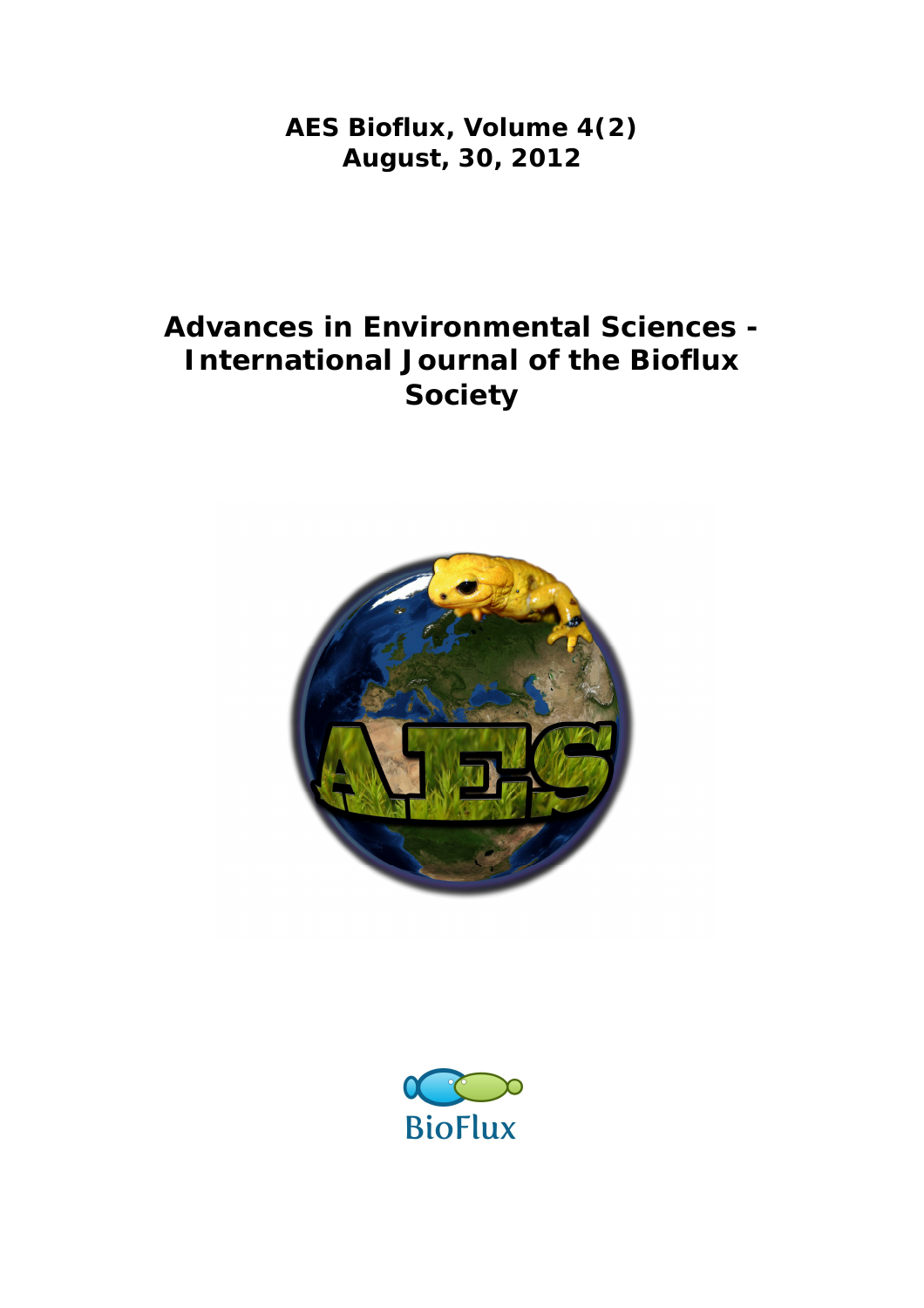### **International Standard Serial Number Online ISSN 2065–7647; Print ISSN 2066-7620**

#### **Published by Bioflux – three issues per year**

The journal covers all the fields of environmental sciences, connected mostly to life sciences, but also to geology, physics, chemistry, economy, policies or legislation (both theoretical and applied issues).

#### **Editorial Board**

33 Countries (6 continents): Romania, India, Bulgaria, Turkey, Republic of Moldavia, Poland, Belgium, Mali, Spain, England, Germany, China, Japan, Canada, Switzerland, France, Pakistan, Bangladesh, Thailand, Norway, Philippines, USA, Brazil, Venezuela, Greece, New Zealand, Peru, Guyana, Iran, South Korea, Czech Republic, Zambia, Tunisia.

#### **Editor-in-Chief**

Petrescu-Mag Ioan Valentin – USAMV Iasi, Iasi (Romania) **Editors** Botha Miklos - Bioflux SRL, Cluj-Napoca (Romania) Negrea Bogdan Mihai - University Stefan cel Mare, Suceava (Romania) Ozunu Alexandru - "Babes-Bolyai" University, Cluj-Napoca (Romania) Pasarin Benone - USAMV Iasi, Iasi (Romania) Petrescu-Mag Malina Ruxandra – "Babes-Bolyai" University, Cluj-Napoca (Romania) Petrovici Milca - West University of Timisoara (Romania) Rhyne Andrew - Roger Williams University; New England Aquarium, Boston (USA) Stefanescu Lucrina Niculina - "Babes-Bolyai" University, Cluj-Napoca (Romania) Talu Stefan - Technical University of Cluj-Napoca (Romania) Vesa Stefan C. - University of Medicine and Pharmacy, Cluj-Napoca (Romania) **Associate Editors**  Al-Qutob Mutaz - Al-Quds University (Palestinian Authority) Alizadeh Omid - Islamic Azad University (Iran) Correa Jean Michel - Federal University of Ceara, Fortaleza (Brazil) Costea Ramona Ioana - University Stefan cel Mare, Suceava (Romania) Covaciu-Marcov Severus-Daniel - University of Oradea, Faculty of Sciences (Romania) Farooq Jehanzeb - Cotton Research Institute, Ayub, Faisalabad (Pakistan) Mihasan Marius - "Al. I. Cuza" University, Faculty of Biology (Romania) Mollov Ivelin - University of Plovdiv, Faculty of Biology (Bulgaria) Morar Gavrila - USAMV Cluj, Cluj-Napoca (Romania) Neznal Matej, Radon v.o.s. Corporation, Prague (Czech Republic) Nita Victor - Nat. Inst. Marine Research & Dev. Gr. Antipa, Constanta (Romania) Outred Heather A. - Massey University, Palmerston North (New Zealand) Paschos Ioannis - Technological Educational Institute of Epirus (Greece) Pop Victor - Institute of Biological Research, Cluj-Napoca (Romania) Popescu Irinel – "Al. I. Cuza" University, Faculty of Biology (Romania) Sangpradub Narumon - Khon Kaen University, Khon Kaen (Thailand) Sas Istvan – University of Oradea, Faculty of Sciences (Romania) Sinitean Adrian - West University of Timisoara, Timisoara (Romania) Yildiz Mehmet Zülfü - Ege University, Faculty of Sciences (Turkey) Zamfirescu Stefan – "Al. I. Cuza" University, Faculty of Biology (Romania) **Editorial Councellor** Velter Victor: UEFISCDI, Bucharest (Romania) **Standard Board** 

#### Arockiaraj A. Jesu: Cheju National University (South Korea)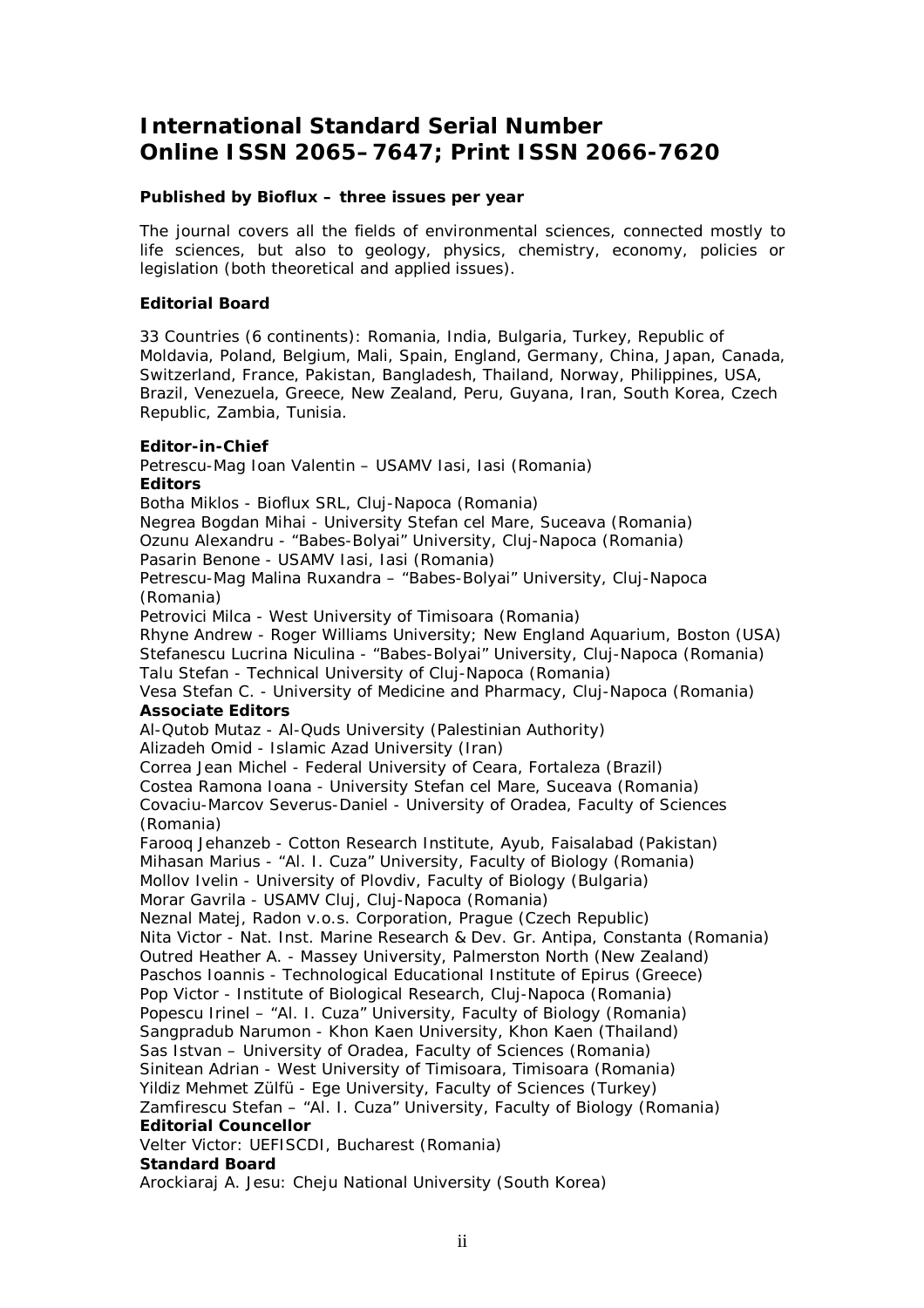Blas Raul Humberto Sevillano - Univ. Nacional Agraria La Molina (Peru) Bourne Godfrey Roderick - Univ. Missouri-St Louis (USA), CEIBA (Guyana) Brasovean Ioan - USAMV Cluj, Cluj-Napoca (Romania) Brunner Andreas - Extechna GMbtt (Switzerland) Buburuz Dionisie – Academy of Environmental Sciences (Republic of Moldavia) Burny Philippe – Universite de Liege (Belgium) Caipang Cristopher M.A. - Univ. Nordland, Bodoe (Norway); Indep. res. (Philippines) Chanda Kelvin M. - Lusitu High School, Siavonga (Zambia) Chongling Yan - Xiamen University, Xiamen (China) Csep Laszlo - Bioflux, Cluj-Napoca (Romania) Fendrihan Sergiu - Romanian Bioresource Centre, Bucharest (Romania) Gavriloaie Ionel-Claudiu - Technical College INFOEL Bistrita (Romania) Georgiev Dilian - University of Plovdiv, Faculty of Biology (Bulgaria) Hasanuzzaman Mirza - Kagawa Univ. (Japan); Sher-e-Bangla Agric. Univ. (Bangladesh) Iederan Cristian Ioan - USAMV Cluj, Cluj-Napoca (Romania) Iftime Alexandru - "Grigore Antipa" National Museum of Natural History (Romania) Kesavan Kaila - Annamalai University, Parangipettai (India) Khan Mueen Allam - The Islamia University of Bahawalpur (Pakistan) Kone Bourema – Gembloux Agric. Univ. (Belgium); l'Institut d'Economie Rurale (Mali) Montana Carmen - UNELLEZ, Barinas (Venezuela), University of Texas (USA) Moussa Gihaine - Independent scientist, Sousse - M'Saken (Tunisia) Nowak Michal – University of Agriculture in Krakow (Poland) Odagiu Antonia - USAMV Cluj, Cluj-Napoca (Romania) Oroian Ioan - USAMV Cluj, Cluj-Napoca (Romania) Oroian Teofil - USAMV Cluj, Cluj-Napoca (Romania) Pacioglu Octavian - Roehampton University, London (England) Petrescu Dacinia Crina - "Babes-Bolyai" University, Cluj-Napoca (Romania) Peteiro Cesar - Spanish Institute of Oceanography (IEO), Santander (Spain) Rahman Motiur - Silvacom Ltd., Edmonton (Canada) Rahman Mohammed M. - Kochi University, Kochi (Japan) Roibu Catalin-Constantin - University Stefan cel Mare, Suceava (Romania) Sahlean Tiberiu - University of Bucharest, Faculty of Biology (Romania) Strugariu Alexandru – "Al. I. Cuza" University, Faculty of Biology (Romania) Tepelus Tudor Cosmin - Universitat Tubingen (Germany) Tugui Olimpia Ramona - Univ. Lyon II Lumiere (France)

#### **Contact Publisher**

SC Bioflux SRL, 54 Ceahlău Street, Cluj-Napoca, 400488, Romania, European Union.

Ioan Valentin Petrescu-Mag, e-mail: zoobiomag2004@yahoo.com

#### **Open Access – The Real Sense**

Note that there is also an electronic version of the journal. You may download the fulltext version of AES Bioflux – Volume 4/2012 from the following link: http://www.aes.bioflux.com.ro/

**Peer review**: all articles included in AES Bioflux are peer reviewed. Each published article was seen before by two reviewers and at least one specialist in foreign languages. The two peer-reviews are made independently; single blind peer-review is used.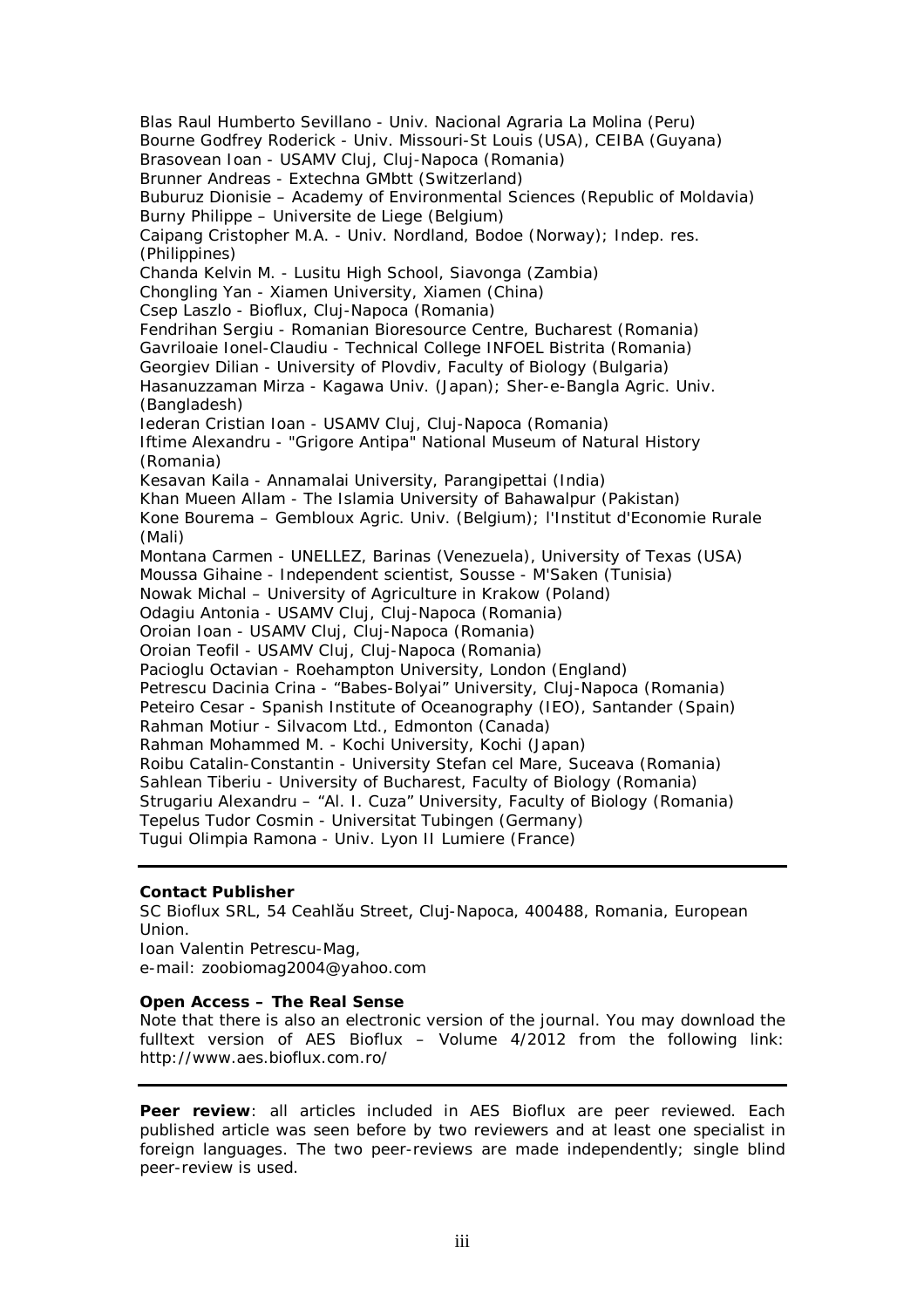#### **Indexes and Abstracting**

AES Bioflux is indexed, fulltext reproduced, or abstracted by the following databases, digital libraries and search engines:

Thomson - Master Journal List (Zoological Record) ISI Web of Knowledge (Thomson Reuters, via Zoological Record) ISI Web of Knowledge (Thomson Reuters, via CABI) EBSCOhost Online Research Databases Geobase (part of Elsevier Products) CAB International (CABI, UK) Index Copernicus (ICV= 5.30) DOAJ (Lund University Library) Wolters Kluwer - Ovid LinkSolver (via CABI) CAB Direct (as part of CABI) Ulrich's Periodicals Directory Serials Solutions Socolar (CEPIEC, China) Open J-Gate: World's Biggest Open Access English Language Journals Portal CNCSIS Romania (Rank: B+) NewJour (Georgetown University Digital Library) University of Washington Libraries (Digital Library) University of Nevada, Reno (University Libraries - Catalogue) Universitat Regensburg (Digital Library) American University of Armenia - Koha Online Catalog AcademicLink (Digital Library) University Town Library of Shenzhen (Digital Library) VUB University Library (Digital Library) Geneva Foundation for Medical Education and Research (Digital Library) Charles Sturt University (Digital Library) Library of Congress Home (Digital Library) ArgosBiotech Science Media (Digital Library) Tsukuba Digital Library Scirus Search Engine (Elsevier BV) - For Scientific Information Only GOOGLE - Search Engine GOOGLE SCHOLAR (Academic) - Search Engine Yahoo - Search Engine and many others.

# **Our collaborators**

#### **Zoological Record (part of Biosis)**

ION contains the organism names related data gathered from the scientific literature for Thomson Reuters' *Zoological Record®* database. Viruses, bacteria and plant names will be added from other Thomson Reuters databases such as *BIOSIS Previews®* and *Biological Abstracts®*



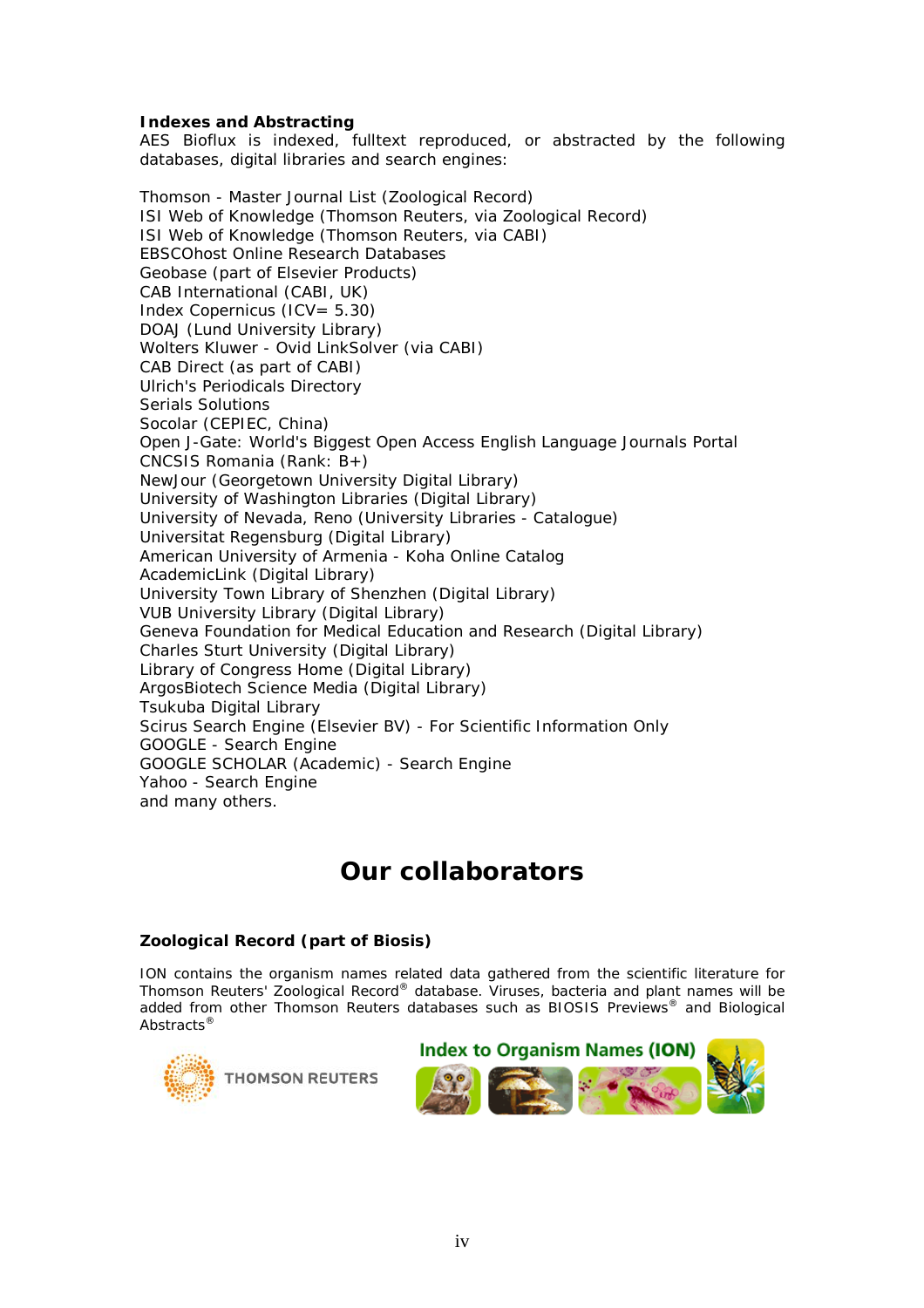

Index Copernicus (IC) is a world-wide gateway to complex scientific information. This system is aimed at: academic-level researchers, clinical practitioners, information and reprint providers, librarians, journal editors, government agencies.

Contact: Al. Jerozolimskie 146 C 02-305 Warsaw, Poland. Tel: +48 22 347 50 77 E-mail: office@IndexCopernicus.com



The free scholastic search engine is established by China Educational Publications Import and Export Corporation (CEPIEC). Under the leadership of China Ministry of Education, CEPIEC is the only company dealing with publication ex-im business in the education field. CEPIEC has been serving colleges and universities, research institutions and public libraries in China for more than 20 years, providing them with excellent academic resources from all over the world. Contact: No 41 Zhong Guan Cun Street, Haidian District, Beijing, P.R.China 100080 Tel: +86 (0)10 6251 4068 e-mail: li\_yanxia@cepiec.com.cn Fax: +86 (0)10 6251 4068 www.cepiec.com.cn



CABI is a not-for-profit international organization that improves people's lives by providing information and applying scientific expertise to solve problems in agriculture and the environment. Our mission and direction is influenced by our member countries who help guide the activities we undertake. These include scientific publishing, development projects and research, and microbial services. 2010 marks 100 years of CABI. Since its beginnings as an entomological committee in 1910, it then developed into a Commonwealth organization before becoming a truly international service in agricultural information, pest identification and biological control in the mid 1980s.



EBSCO*host®* databases are the most-used, premium online information resources for tens of thousands of institutions worldwide, representing millions of end-users. Address: 10 Estes Street Ipswich, MA 01938 USA<br>Phone: (978) 356-6500 (978) 356-6500 Toll Free: (800) 653-2726 (USA & Canada) Fax: (978) 356-6565 e-mail: information@ebscohost.com